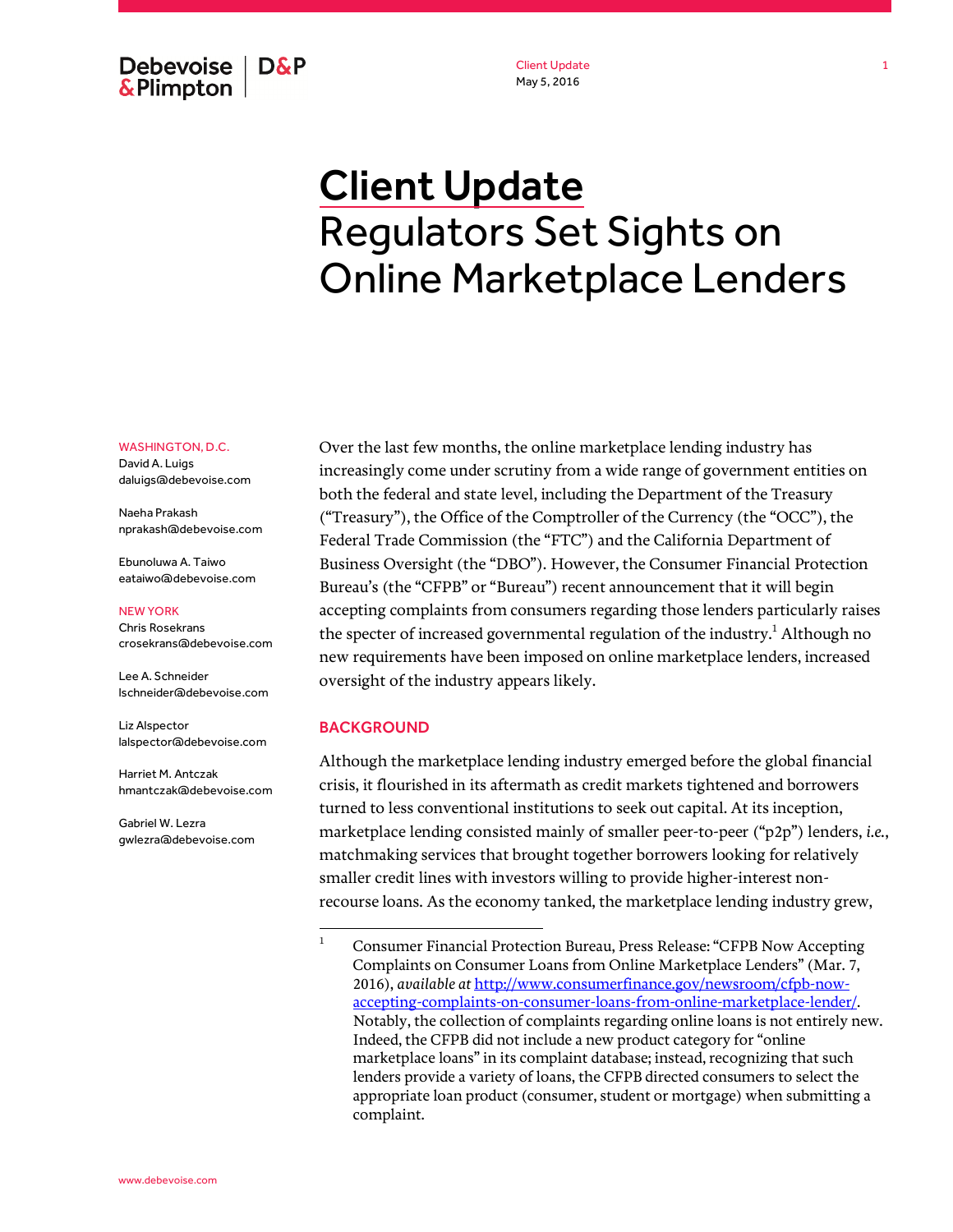and continued to grow during the economic recovery, with certain industry leaders generally reporting very low default rates since their inception. Though there have been recent signs of a slowdown in the market with rising delinquency rates, the industry has largely continued to be viewed as a "win-win" for consumers and investors, offering borrowers access to credit with attractive rates and investors with highly attractive risk-adjusted returns. $^2$  However, with the growth of the p2p industry, the investor side of the equation has become increasingly more complicated, with a number of larger financial institutions and institutional investors and highly structured financial transactions. Meanwhile, concerns have been raised that the rapid growth of the industry, including the use by many providers of alternative data in lieu of traditional credit underwriting, might pose certain risks to consumers.

#### **CFPB**

Created by the Dodd-Frank Wall Street Reform and Consumer Protection Act, the CFPB has broad authority governing standards that may apply to a variety of consumer loans, including those issued through online marketplace lending. Some eyebrows were raised when the CFPB's Fall 2015 regulatory agenda $^3$  stated that the CFPB would begin "pre-rule activities"<sup>4</sup> for defining larger participants in the markets for consumer installment and vehicle title loans in September 2016. Although it remains unclear how broadly the Bureau intends to define the term "consumer installment loan," with the announcement that the Bureau is accepting consumer complaints regarding online marketplace lending, it now seems possible that the CFPB will broadly define consumer installment loans in its larger participant rule so as to include online marketplace lending. This development could be a sea change for the industry. Such a rule would allow the Bureau to conduct on-site examinations and general monitoring of the largest

 $\overline{2}$  Lending Club, Lending Club Statistics, *available at* https://www.lendingclub.com/info/demand-and-credit-profile.action (last accessed Mar. 25, 2016); Kevin Wack, "Marketplace Lender's Big Investors Grow Anxious,*" American Banker*, Feb. 25, 2016.

<sup>3</sup> Kelly Cochran,"Fall 2015 Rulemaking Agenda," *CFPB Blog* (Nov. 20, 2015), *available at* http://www.consumerfinance.gov/blog/fall-2015-rulemakingagenda/.

<sup>4</sup> Pre-rule activities generally include studies, requests for information, Small Business Regulatory Enforcement Fairness Act panels, as well as consumer and industry outreach. It may also include Advanced Notice of Proposed Rulemakings, although the Bureau generally indicates when it is contemplating such action. Although agencies provide time frames for certain actions, these are often aspirational and not a concrete statement of when an agency will act.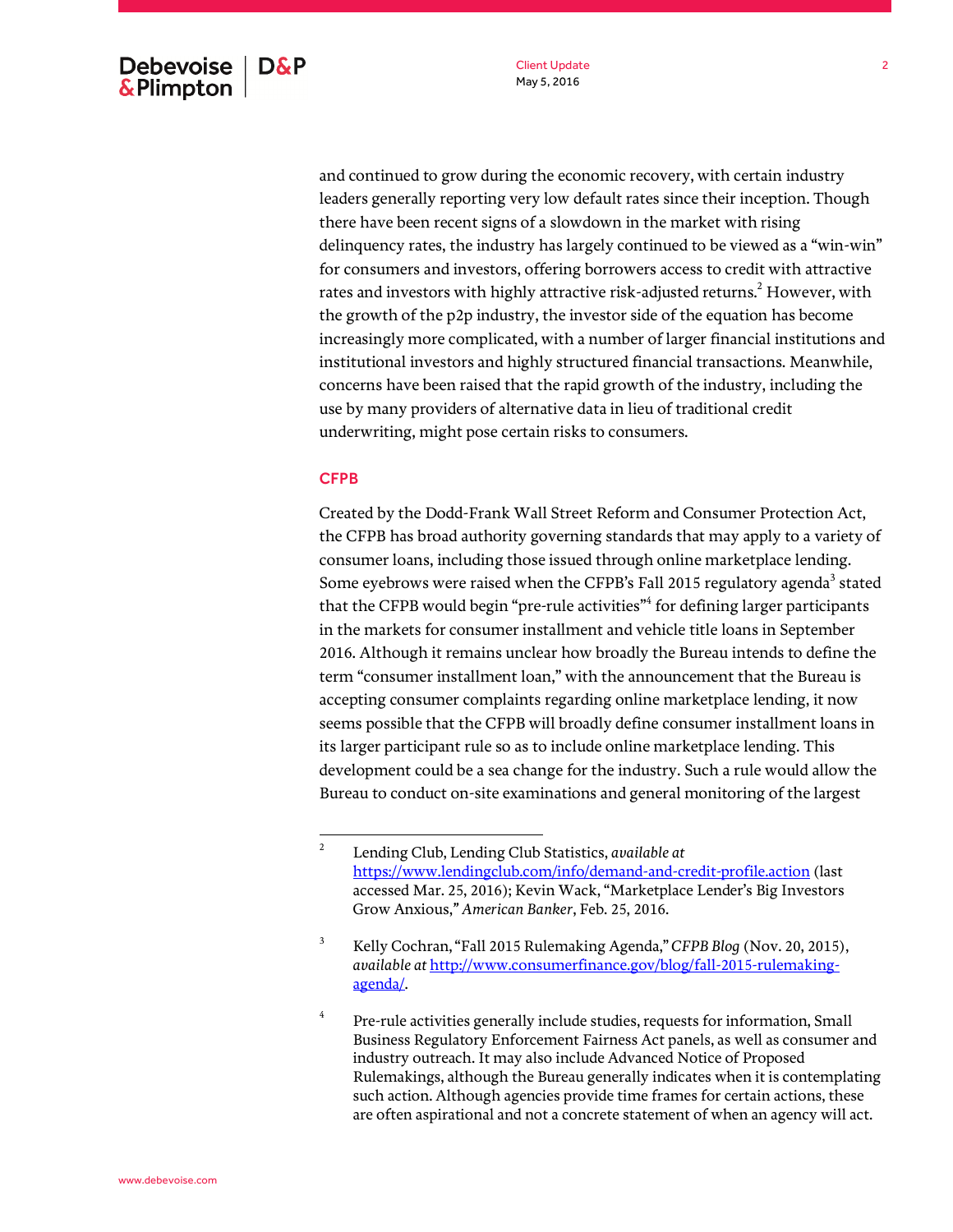marketplace lenders, $^5$  and could include rules requiring registration of nondepository lenders to facilitate the CFPB's supervision.

Other regulators, including the Federal Deposit Insurance Corporation (the "FDIC") and the Securities and Exchange Commission (the "SEC"), have previously scrutinized aspects of marketplace lending activity.<sup>6</sup> However, neither the FDIC nor the SEC examined or supervised the companies or their operations more generally. $^7$  A larger participant rule, therefore, would be a seismic shift in the federal regulators' approach to the industry, allowing the CFPB to proactively assess risks to consumers and review whether companies are complying with requirements of federal consumer financial law.

Gathering complaints has previously been a first step down the road to CFPB supervision of the largest industry participants. For example, the CFPB began accepting complaints about student loan servicers in March 2012, $^8$  proposed a larger participant rule in March 2013 $^{\rm 9}$  and finalized the rule in December 2013. $^{10}$ The Bureau followed a similar process (with a similar timeline) in the context of defining larger participants in the auto finance industry: the Bureau began taking

 5 The Bureau has the statutory authority to define a consumer financial industry and supervise "larger participants" in that industry. 12 U.S.C. § 5514(a)(1).

<sup>6</sup> General Accounting Office, "Report to Congressional Committees: Person-to-Person Lending: New Regulatory Challenges Could Emerge as the Industry Grows" (Jul. 2011) at 3, *available at* http://www.gao.gov/new.items/d11613.pdf.

<sup>7</sup> The SEC focused on the companies' required disclosures and investor protection issues and the FDIC reviewed certain programs' compliance with applicable lending, consumer protection and financial privacy laws, based on their business relationship with a FDIC-supervised bank. *See* Deborah Bach and Rob Blackwell, "FDIC Disciplines WebBank," *American Banker*, Jul. 16, 2001, *available at*  http://www.americanbanker.com/issues/166\_135/.

<sup>8</sup> Consumer Financial Protection Bureau, "Student Loan Ombudsman Annual Report" (Oct. 2012), *available at* http://files.consumerfinance.gov/f/201210\_cfpb\_Student-Loan-Ombudsman-Annual-Report.pdf.

<sup>9</sup> Consumer Financial Protection Bureau, "Notice of Proposed Rulemaking: Student Loan Servicing Larger Participants" (Mar. 2013), *available at*  http://files.consumerfinance.gov/f/201303\_cfpb\_nprm\_larger-participantsstudent-loan-servicing.pdf.

<sup>&</sup>lt;sup>10</sup> Consumer Financial Protection Bureau, "Final Rule: Defining Larger Participants of the Student Loan Servicing Market" (Dec. 2013), *available at* http://www.consumerfinance.gov/f/201312\_cfpb\_student-servicing-rule.pdf.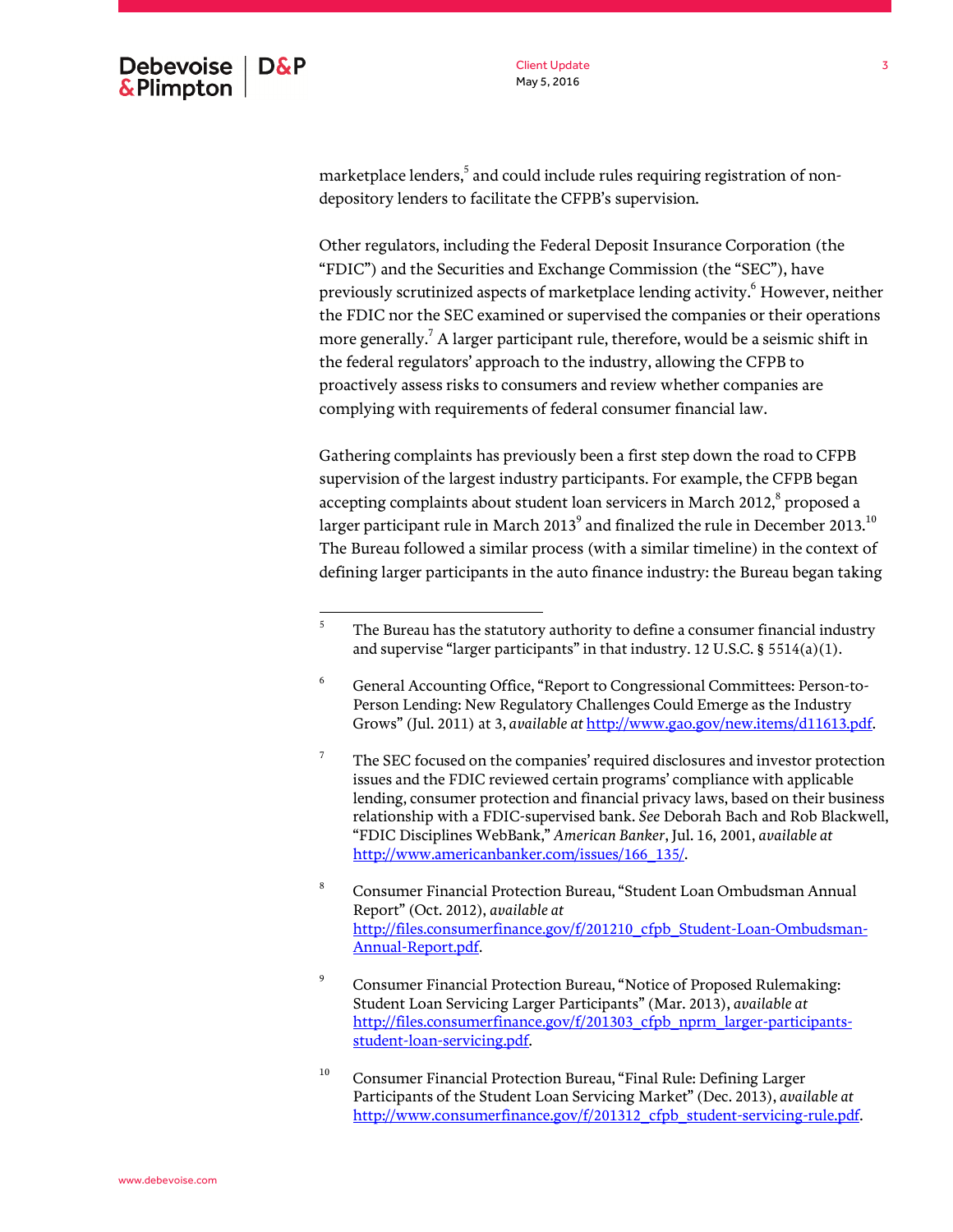complaints in March of  $2012<sup>11</sup>$  (though it launched the auto loan complaint system with comparatively very little publicity), issued its proposed larger participant rule in September 2014, $^{12}$  and released its final rule in June 2015.<sup>13</sup> If the Bureau were to follow a similar timeline here, a proposed larger participant rule could arrive as early as next spring. Below is a timeline comparing the Bureau's prior larger participant rulemakings with a possible marketplace installment lending larger participant rule.



#### **Figure 1: Marketplace Lending Projected Timeline**

Even without direct supervision of the largest participants, by announcing its collection of consumer complaints, the Bureau has signaled its increased focus on the industry. Consumer complaints traditionally have been a rich source of data for the Bureau on customer experience, and the data have been used by the Bureau to spot trends, support new regulations or take enforcement action.

 $11$ Sartaj Alag, "Who Is Going to Help You with Your Complaint about an Auto or Installment Loan?," *CFPB Blog* (Mar. 12, 2012), *available at* http://www.consumerfinance.gov/blog/who-is-going-to-help-with-yourcomplaint-about-an-auto-or-installment-loan/.

<sup>&</sup>lt;sup>12</sup> Consumer Financial Protection Bureau, Proposed Rule: "Defining Larger Participants of the Automobile Financing Market" (Sep. 2014), *available at* http://files.consumerfinance.gov/f/201409\_cfpb\_proposed-rule\_lp-v\_autofinancing.pdf.

<sup>&</sup>lt;sup>13</sup> Consumer Financial Protection Bureau, Final Rule: "Defining Larger Participants of the Automobile Financing Market and Defining Certain Automobile Leasing Activity as a Financial Product or Service" (Jun. 2015), *available at* http://www.consumerfinance.gov/f/201506\_cfpb\_defining-largerparticipants-of-the-automobile-financing-market-and-defining-certainautomobile-leasing-activity-as-a-financial-product-or-service.pdf.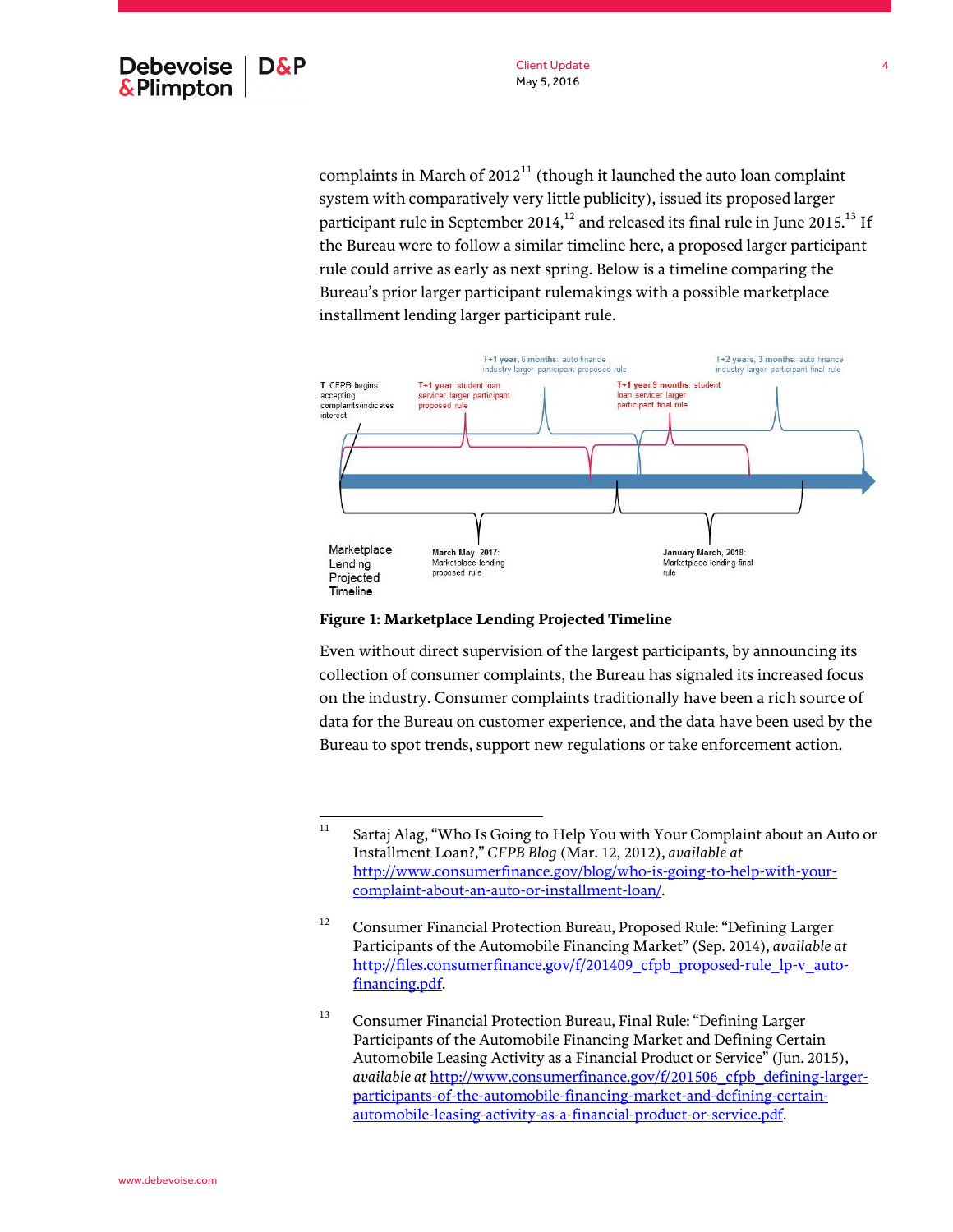## TREASURY, THE OCC, FTC AND CALIFORNIA

In addition to increased scrutiny by the CFPB, other regulators are beginning to scrutinize marketplace lending activity. Last July, Treasury issued a request for information on marketplace lending (the "RFI"), including a request for comments on how the financial regulatory framework should evolve to support the safe growth of this industry.<sup>14</sup> Treasury received over 100 responses from companies and individuals to their 14 questions about the industry, its operations and potential impact. In a speech discussing the RFI, a Treasury official noted that although Treasury seeks to foster the growth of the industry, it "will also be vigilant in ensuring that innovation does not undermine important privacy and consumer protection priorities."<sup>15</sup>

In late March, the OCC released its white paper *Supporting Responsible Innovation in the Federal Banking System: An OCC Perspective* on March 31, 2016 (the "White Paper"), with comments due on May 31, 2016.<sup>16</sup> Although the White Paper focuses on FinTech issues more broadly, it likely will also have an impact on marketplace lenders, as the OCC has authority to review nonbanks that act as service providers for national banks and federal savings associations under the agency's jurisdiction. The OCC has stated that it plans to use the White Paper as a means by which to understand how it can communicate the "rules of the road" to third-party nonbanks that engage in such relationships with banks.

The White Paper focuses on eight principles: (1) support responsible innovation; (2) foster the OCC's culture to be receptive to such innovation; (3) leverage agency experience and expertise; (4) encourage innovation that allows for fair access and fair treatment of consumers; (5) further safe and sound operations through effective risk management; (6) encourage banks to integrate responsible innovation into their strategic planning; (7) promote ongoing dialogue through formal outreach; and (8) collaborate with other regulators. In furthering these eight principles and its ongoing dialogue on issues related to FinTech, the OCC

<sup>14</sup> <sup>14</sup> United States Department of Treasury, "Public Input on Expanding Access to Credit Through Online Marketplace Lending"(July 16, 2015), *available at*  https://www.treasury.gov/connect/blog/Documents/RFI%20Online%20Market place%20Lending.pdf.

<sup>&</sup>lt;sup>15</sup> Antonio Weiss, Counselor, Treasury, Remarks at the Information Management Network Conference on Marketplace Lenders (Oct. 29, 2015).

<sup>&</sup>lt;sup>16</sup> OCC, "Supporting Responsible Innovation in the Federal Banking System: An OCC Perspective" (Mar. 31, 2016), *available at* http://www.occ.gov/newsissuances/news-releases/2016/nr-occ-2016-39.html.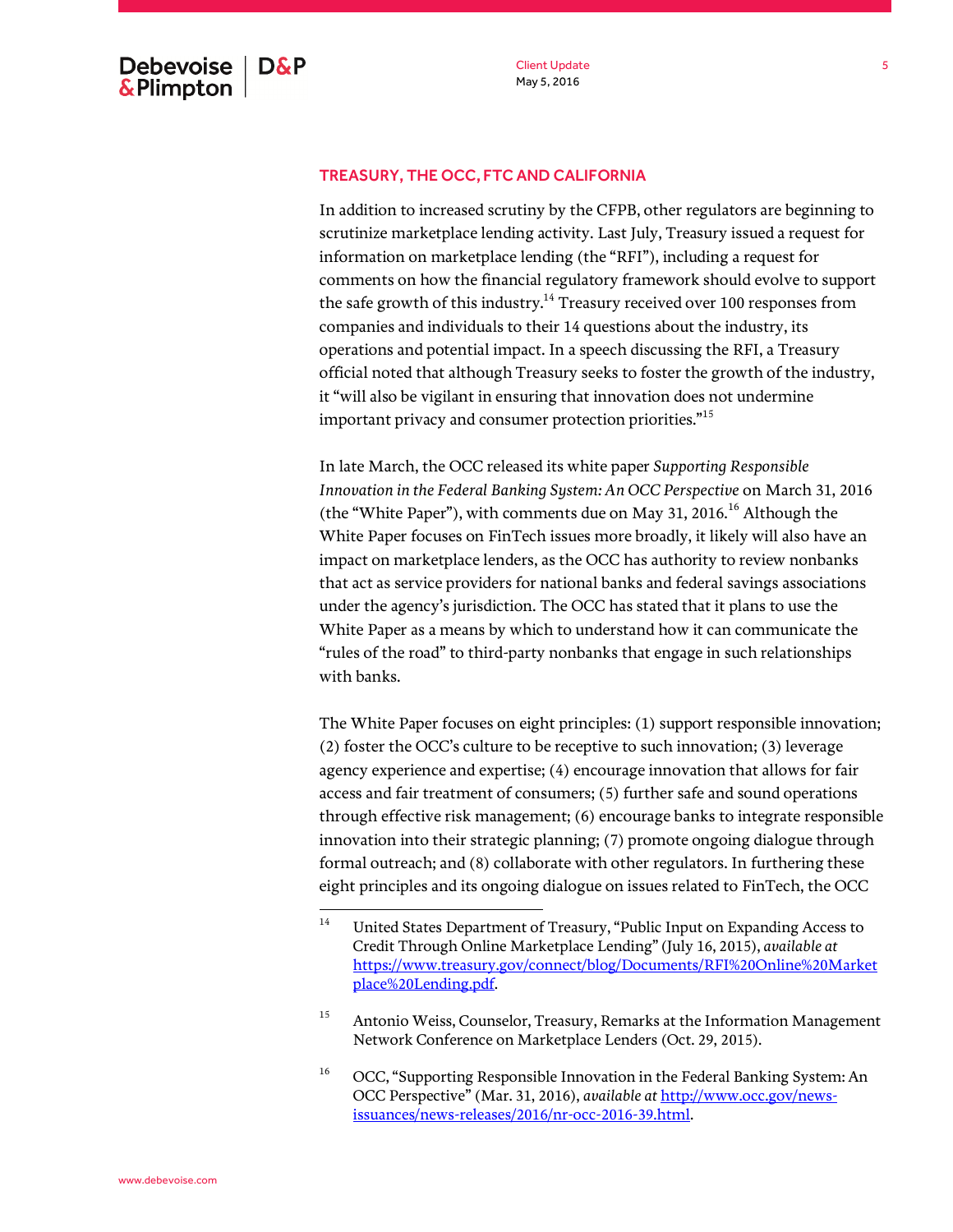plans to hold a forum on June 23, 2016 on the White Paper and to conduct "innovator fairs" for companies to dialogue with OCC subject matter experts. Although still in its early stages, the OCC has indicated that the White Paper is the first step in an ongoing understanding of the market and that its approach will focus less on actual technology or proprietary information, but rather on how companies, including marketplace lenders, manage risks.

In April, the FTC similarly announced it would be holding a forum exploring the growing world of marketplace lending and its implications for consumers on June 9,  $2016$ <sup>17</sup> The forum will examine the various models used by companies in this area, the potential benefits to consumers and possible consumer protection concerns, including how existing consumer protection laws might apply to companies participating in the marketplace lending space. The interest in the industry by federal regulators is only likely to increase given the recent call for an update to the General Accountability Office report on p2p lending.<sup>18</sup> We would expect the report to build upon a previous report<sup>19</sup> in outlining the regulatory structure of p2p, including the federal regulators responsible for the oversight and regulation of p2p lending markets, and examining whether additional or alternative safeguards are needed.

States are also beginning to scrutinize the industry. In December 2015, the DBO announced an inquiry into marketplace lending in order to "assess the effectiveness and proper scope of our licensing and regulatory structure as it relates to these lenders."<sup>20</sup> The resulting report from the DBO revealed how much the industry had grown in recent years: the total dollar amount of

<sup>19</sup> General Accounting Office, *supra* note 6.

<sup>17</sup> <sup>17</sup> Federal Trade Commission, "Press Release: FTC to Host Financial Technology Forum on Marketplace Lending" (Apr. 14, 2016), *available at* https://www.ftc.gov/news-events/press-releases/2016/04/ftc-host-financialtechnology-forum-marketplace-lending.

<sup>&</sup>lt;sup>18</sup> "Letter from Senators Merkley, Brown and Shaheen to Gene L. Dodaro, Comptroller General of the United States, Government Accountability Office" (Apr. 18, 2016), *available at*  https://www.merkley.senate.gov/imo/media/doc/Letter%20to%20Gene%20L.%2 0Dorado%204.18.16.pdf.

<sup>&</sup>lt;sup>20</sup> California Department of Business Oversight, Press Release: "California DBO Announces Inquiry into 'Marketplace' Lending Industry" (Dec. 11, 2015), *available at*  http://www.dbo.ca.gov/Press/press\_releases/2015/DBO%20Inquiry%20Announc ement%2012-11-15.pdf.